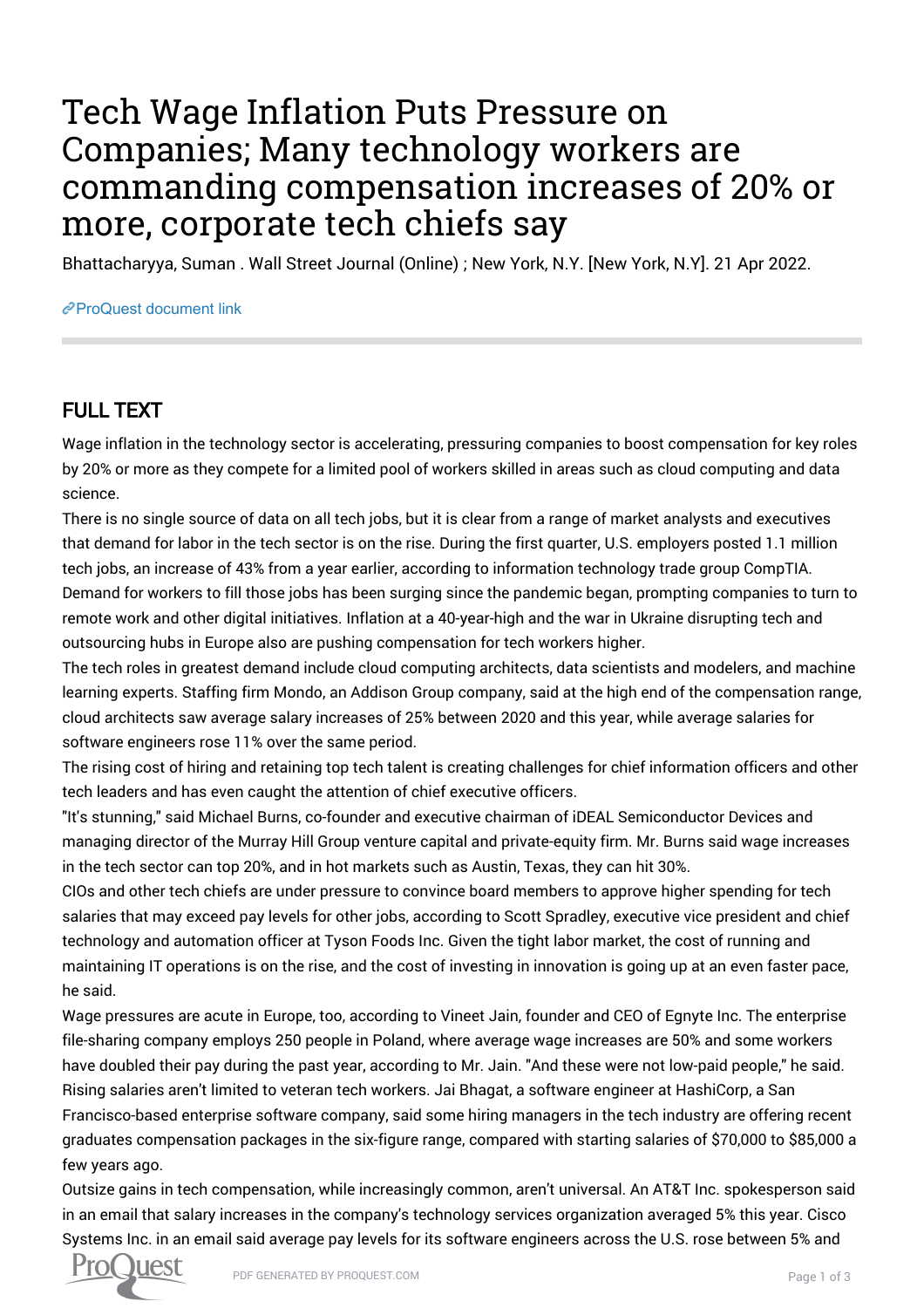10% this past year. Isabelle Bousquette and Steven Rosenbush contributed to this article. Write to Suman Bhattacharyya at Suman.Bhattacharyya@wsj.com Tech Wage Inflation Puts Pressure on Companies Credit: By Suman Bhattacharyya

## **DETAILS**

| Subject:                       | Software; Architects; Cloud computing; Engineers; Executives; Wages &salaries                                                  |
|--------------------------------|--------------------------------------------------------------------------------------------------------------------------------|
| <b>Business indexing term:</b> | Subject: Executives Wages &salaries Industry: 54131 : Architectural Services 54133 :<br><b>Engineering Services</b>            |
| Location:                      | United States--US; Europe                                                                                                      |
| <b>Classification:</b>         | 54131: Architectural Services; 54133: Engineering Services                                                                     |
| <b>Publication title:</b>      | Wall Street Journal (Online); New York, N.Y.                                                                                   |
| <b>Publication year:</b>       | 2022                                                                                                                           |
| <b>Publication date:</b>       | Apr 21, 2022                                                                                                                   |
| column:                        | CIO Journal                                                                                                                    |
| Section:                       | C Suite                                                                                                                        |
| <b>Publisher:</b>              | Dow Jones & Company Inc                                                                                                        |
| Place of publication:          | New York, N.Y.                                                                                                                 |
| <b>Country of publication:</b> | United States, New York, N.Y.                                                                                                  |
| <b>Publication subject:</b>    | <b>Business And Economics</b>                                                                                                  |
| e-ISSN:                        | 25749579                                                                                                                       |
| Source type:                   | Newspaper                                                                                                                      |
| Language of publication:       | English                                                                                                                        |
| Document type:                 | <b>News</b>                                                                                                                    |
| ProQuest document ID:          | 2652803343                                                                                                                     |
| <b>Document URL:</b>           | https://www.proquest.com/newspapers/tech-wage-inflation-puts-pressure-on-<br>companies/docview/2652803343/se-2?accountid=44910 |
| Copyright:                     | Copyright 2022 Dow Jones & Company, Inc. All Rights Reserved.                                                                  |